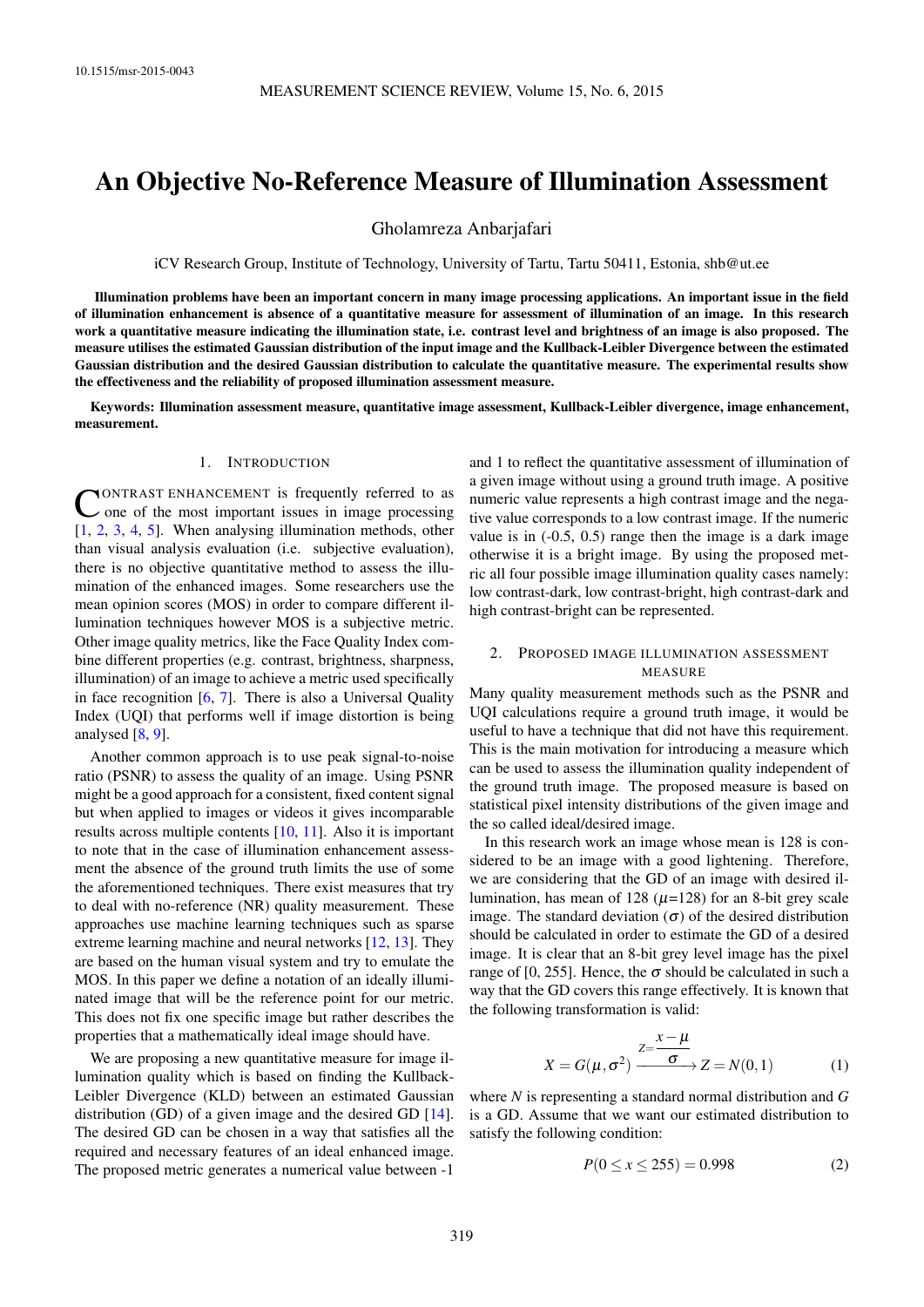Given that  $\mu = 128$ , in order to find  $\sigma$ , one can easily follow the proceeding steps:

$$
P(0 \le x \le 255) = 0.998
$$
  
\n
$$
P(-Z_0 \le z \le Z_0) = 0.998
$$
  
\n
$$
P(0 \le z \le Z_0) = \frac{0.998}{2} = 0.499
$$
 (3)

By using the table of standard normal curve areas we get  $Z_0 = 3.09$  resulting in:

$$
Z_0 = \frac{255 - 128}{\sigma} \to \sigma = \frac{255 - 128}{3.09} \approx 41.1003
$$
 (4)

This calculation also holds for other probability values given in eqn. [4.](#page-1-0) Therefore a GD with mean 128 and standard deviation of 41.1003,  $G_d$  ( $\mu$ =128, $\sigma$ <sup>2</sup>=1689.2347), can be considered as a desired distribution. In addition for a given image the estimated GD of such image can be calculated. In order to precede it is important to note that the resulting GDs have been scaled in such a way that they have a peak value of 1 by using the following formula:

$$
G_{im}(\mu_{im}, \sigma_{im}^2)(x) = \frac{G_{im}(\mu_{im}, \sigma_{im}^2)(x)}{\max\limits_{x} [G_{im}(\mu_{im}, \sigma_{im}^2)(x)]}
$$
(5)

Now we can find the divergence between the estimated scaled GD of the input image, *Gim*, and the desired scaled GD, *G<sup>d</sup>* by using KLD. The lower this value, the better the illumination, because it represents how similar  $G_{im}$  to  $G_d$  is. This value,  $\kappa$ , can be formulated as follows:

$$
\kappa(G_{im}, G_d) = \sum_{j=0}^{255} G_{im_j} \log \left( \frac{G_{im_j}}{G_{d_j}} \right) \tag{6}
$$

where variable *j* represents the possible grey level range which is [0,255]. Hence there is no need to include the  $(-\infty, 1]$  ∪ [256, $\infty$ ). In order to normalise  $\kappa$ , the divergence value should be divided by its maximum possible value. The maximum distance occurs when we have an impulse on one of the grey levels with the peak value equal to  $\sum G_d$ , e.g.  $\sigma_b$  (j=0) or  $\sigma_w$  (j=255). Let assume that this maximum KLD value is shown by  $\kappa_{max}$ , which is as follows:

$$
\kappa_{max} = \sum_{j=0}^{255} \sigma_w \log \left( \frac{\sigma_w}{\sigma_{d_j}} \right) \tag{7}
$$

Therefore the normalized divergence can be calculated by:

$$
\bar{\kappa}(G_{im}, G_d) = \frac{\kappa(G_{im}, G_d)}{\kappa_{max}} \tag{8}
$$

It holds that  $\bar{\kappa} \in [0,1]$ . When  $\bar{\kappa}$  is equal to 0, it means we have the perfect match between the  $G_{im}$  and  $G_d$  scaled distributions, which means that input image has the ideal/desired illumination. Let?s define  $\xi$  to be the illumination metric that would generate a similarity measurement of the estimated scaled  $G_d$  of the input image and the desired scaled Gaussian distribution, which has a value between 0 and 1. ξ can be formulated by modifying eqn. [8](#page-1-1) as follows:

<span id="page-1-2"></span>
$$
\xi(G_{im}, G_d) = sign(\mu_{im} - 128) \frac{\bar{\kappa}}{2} + 0.5
$$
\n
$$
= sign(\mu_{im} - 128) \frac{\kappa(G_{im}, G_d)}{2\kappa_{max}} + 0.5
$$
\n(9)

<span id="page-1-0"></span>where *sign* function is 1 for non-negative numbers and -1 otherwise. Introducing *sign* function helps to differentiate the input image into dark and bright images. Image with  $0 \leq \xi$ 0.5 represents a dark image and image with  $0.5 < \xi < 1$  represents a bright image. In order to enrich the eqn. [9](#page-1-2) so that the result can also give some idea about the contrast of the distribution of the image (i.e. the image has a low or high contrast) variance of the distribution will be taken into the account. Hence considering all these issues we modify the eqn. [9](#page-1-2) and propose the following metric for illumination quality:

<span id="page-1-4"></span>
$$
\xi(G_{im}, G_d) = sign(\sigma_{im} - 41.1003) \left( sign(\mu_{im} - 128) \quad (10)
$$

$$
\frac{\kappa(G_{im}, G_d)}{2\kappa_{max}} + 0.5 \right)
$$

where  $-1 \leq \xi \leq 1$  and  $\xi_{ideallyilluminated image} = 0.5$ . In its final form, the sign of  $\xi$  indicates the contrast of the image. If  $\xi$  is a positive number it means that the image has a high contrast and if it is a negative number then it indicates that the image has a low contrast as shown in Fig. [1.](#page-1-3)

<span id="page-1-3"></span>

Fig. 1: ξ guideline for determining illumination state

#### 3. EXPERIMENTAL RESULTS AND DISCUSSION

Table [1](#page-2-6) presents several images and their measure values for those, prior to and after applying singular value equalisation based illumination enhancement technique [\[4\]](#page-2-3).

<span id="page-1-1"></span>In order to verify the effectiveness of the proposed measure, also a mean opinion score (MOS) has been studied. MOS analysis has been done by asking 260 randomly selected students at University of Tartu and Eastern Mediterranean University to vote for 360 images with different illumination states namely, 90 dark images, 90 bright images, 90 low contrast images, and 90 high contrast images. The participants where provided by all the images in random order and they were asked to divide those images in the aforementioned categories. Table [2](#page-3-8) shows the average results of MOS. Also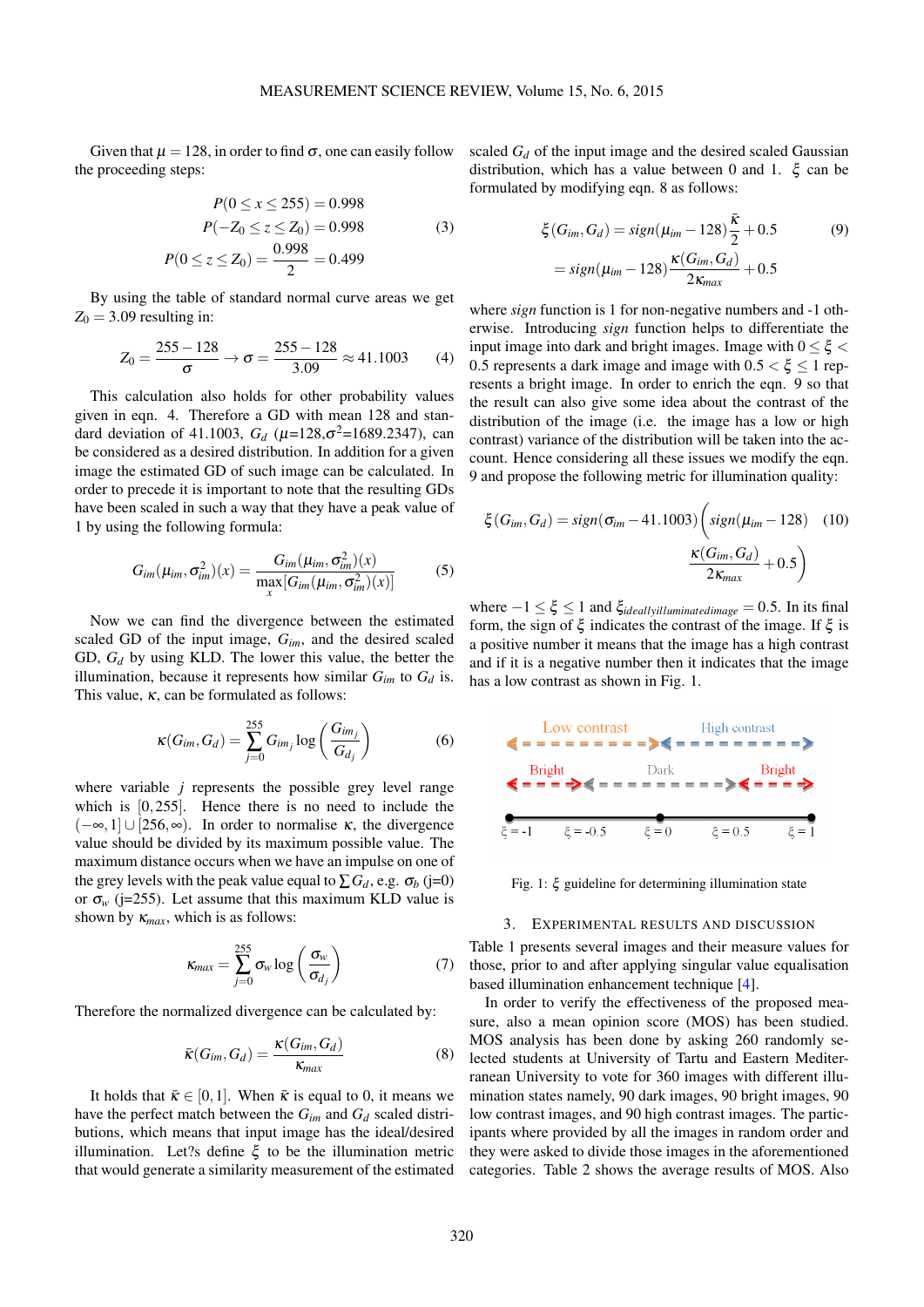<span id="page-2-6"></span>Table 1: Experimental results prior to and after image enhancement



the ξ value for each of these images have been calculated by using eqn. [10](#page-1-4) and then the illumination state of the images have been assigned by using guideline shown in Fig. [1.](#page-1-3) Table [2](#page-3-8) presents the results of MOS and proposed measure. Table [2](#page-3-8) shows that the proposed measure is very effective in determining the illumination state of a given image. Some of the images used in the MOS analysis are shown in Fig. [2.](#page-2-7)

## 4. CONCLUSION

In this research work in order to overcome shortage of a quantitative measure for illumination assessment, a new measure was proposed. The quantitative results showed the proposed measure is a very good no-reference quantitative measure for illumination assessment.

<span id="page-2-7"></span>

Fig. 2: Sample images used in MOS analysis

#### 5. ACKNOWLEDGEMENT

The research was supported by the Estonian Research Council Grant (PUT638).

#### **REFERENCES**

- <span id="page-2-0"></span>[1] Du, S., Ward, R. K. (2010). Adaptive region-based image enhancement method for robust face recognition under variable illumination conditions. *IEEE Transactions on Circuits and Systems for Video Technology*, 20(9), 1165–1175.
- <span id="page-2-1"></span>[2] Anbarjafari, G. (2013). Face recognition using color local binary pattern from mutually independent color channels. *EURASIP Journal on Image and Video Processing*, 2013(1), art. no. 6.
- <span id="page-2-2"></span>[3] Sheet, D., Garud, H., Suveer, A., Mahadevappa, M., Chatterjee, J. (2010). Brightness preserving dynamic fuzzy histogram equalization. *IEEE Transactions on Consumer Electronics*, 56(4), 2475–2480.
- <span id="page-2-3"></span>[4] Demirel, H., Ozcinar, C., Anbarjafari, G. (2010). Satellite image contrast enhancement using discrete wavelet transform and singular value decomposition. *IEEE Geoscience and Remote Sensing Letters*, 7(2), 333–337.
- <span id="page-2-4"></span>[5] Hasikin, K., Isa, N. A. M. (2013). Fuzzy image enhancement for low contrast and non-uniform illumination images. In *IEEE International Conference on Signal and Image Processing Applications (ICSIPA 2013)*, 8-10 October 2013. IEEE, 275–280.
- <span id="page-2-5"></span>[6] Abaza, A., Harrison, M. A., Bourlai, T. (2012). Quality metrics for practical face recognition. In *21st International Conference on Pattern Recognition (ICPR 2012)*, 11-15 November 2012. IEEE, 3103–3107.